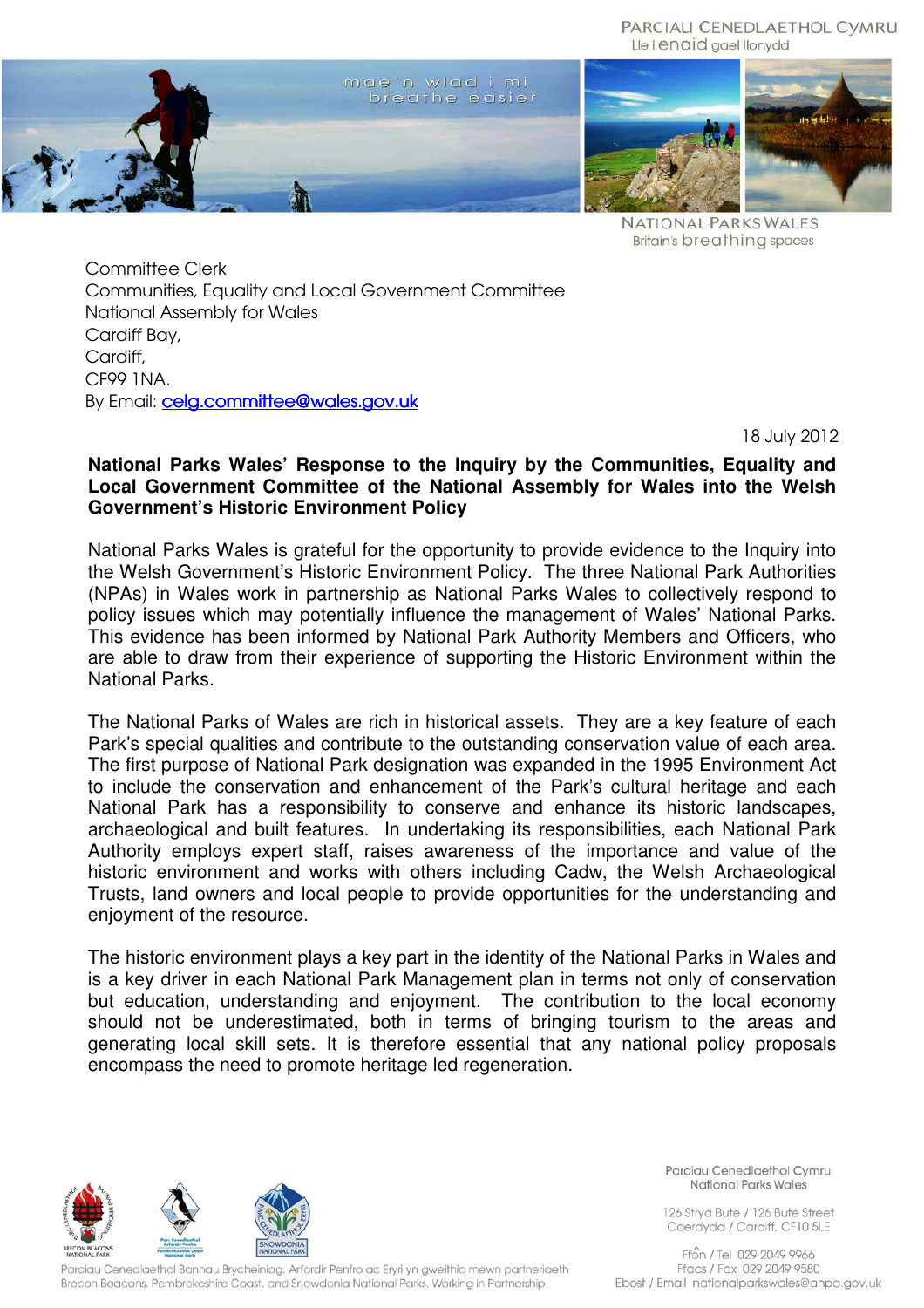#### **Question 1 - How appropriate and successful are the current systems employed by the Welsh Government for protecting and managing the historic environment in Wales?**

# **Built Environment**

The need for referring all the Listed Building Consent applications to Cadw (except for only internal alterations) is questioned.

This requirement slows down the process of consent and frustrates applicants. If it is to continue, Cadw need to make sure it responds within the statutory 28 day period outlined in the Act. Our preference would be for only Grade 2\* and Grade 1 to be referred to Cadw. We acknowledge that for this to work a duty would need to be placed on each Local Planning Authority (LPA) to have a suitably qualified professional in post. We would welcome this. Consideration should be given to introducing a charge for listed building consent to contribute to the cost of employing a suitably qualified person in the LPA.

If authority to determine Listed Building Consent for Grade 2 listed buildings is delegated down to the LPA, Cadw should have a far more robust approach to calling in applications where the protection of the architectural and historic interest of a nationally important listed building is being compromised due to local pressures [political or economic]. We appreciate the difficulties in being seen to go against the democratic process of determining applications, but the primary duty should be the protection of the historic asset.

Internal alterations can adversely impact on the building's character and should be included in any referral scheme. It would be helpful if Cadw could instigate a programme of re-inspecting all listed buildings which do not describe internal features and fixtures and for the listing description to be amended as necessary.

Advice on curtilage structures of listed buildings are often a very grey area, and the guidance in the Circular could usefully be clarified. Ideally curtilage structures should be identified in the listing descriptions, or at least for the Circular advice to be clearer.

Listed building consent at the moment is determined on the basis of the effect of the proposal on the historic fabric and special character of the building. A determination is arrived at on the basis of fact and professional expertise and not on interpretation. Little weight is given to the social significance of a building (which changes over time). It should be remembered that a building is an upstanding piece of archaeology with the layers of history and development on show to some extent. Therefore in addition to the effect on the building itself, it would be helpful if the LPA could consider in any proposals the level of changes to the original fabric of the building or change that any one building can take before it loses its social significance. The ability to consider this aspect could be included within the definition of the special character of a building.

In the interests of transparancey and openness the process of listing buildings would benefit from including an opportunity to appeal against the proposed listing. While we acknowledge that there is a desire not to introduce new requirements, this would provide



Parciau Cenedlaethol Bannau Brycheiniog, Arfordir Penfro ac Eryri yn gweithio mewn partneriaeth Brecon Beacons, Pembrokeshire Coast, and Snowdonia National Parks. Working in Partnership.

Parciau Cenedlaethol Cymru National Parks Wales

126 Stryd Bute / 126 Bute Street Caerdydd / Cardiff, CF10 5LE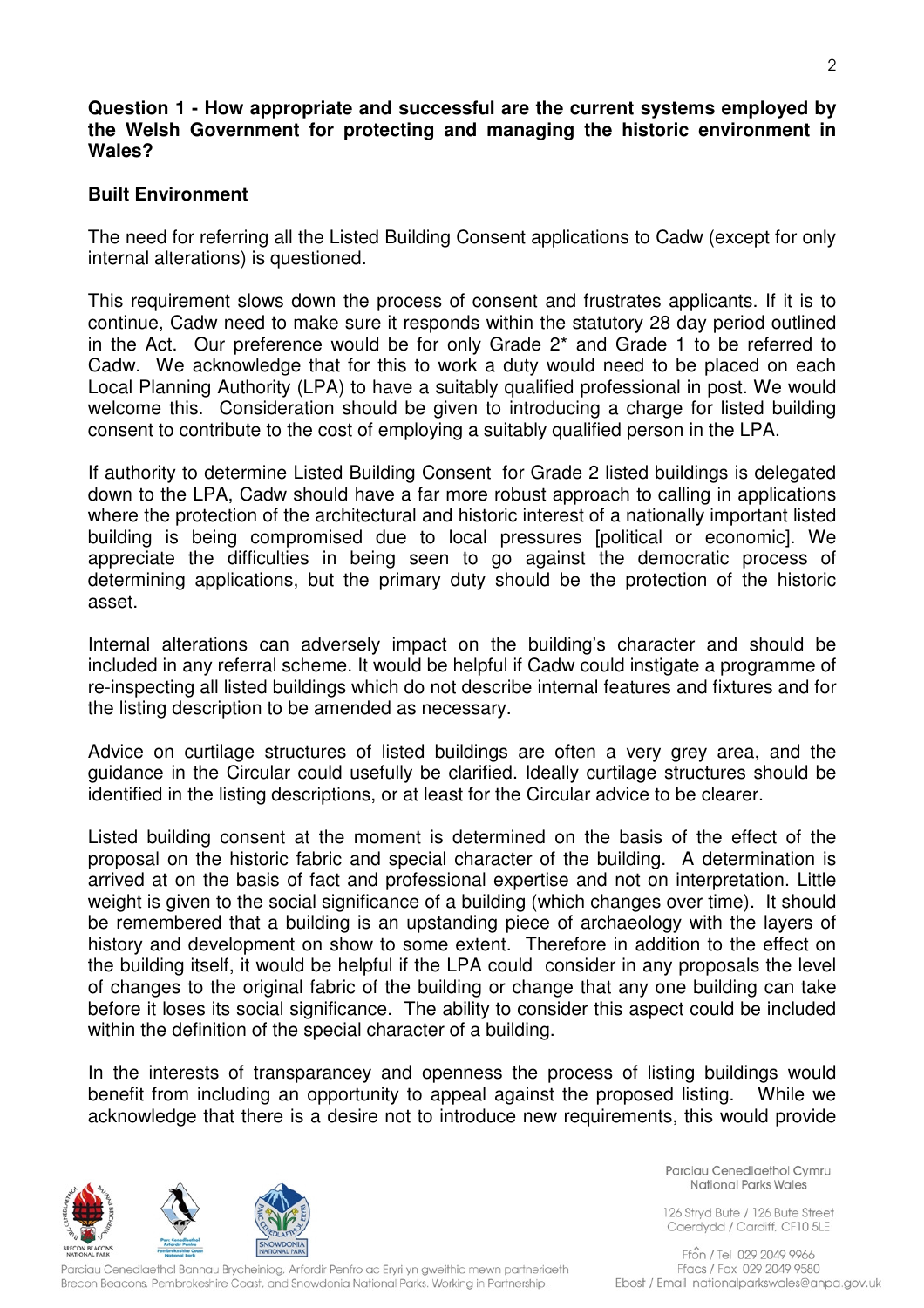an opportunity for greater engagement. The opportunity to provide a role for the local planning authority in any such decision would be welcomed.

The quality of listed building consent applications could be improved. Clearer advice (e.g. in a policy annex) could be given to those applying for listed building consent with regard to the preparation of Design and Access Statements. This would assist in terms of reducing lengthy negotiations and achieving better outcomes.

We would consider that the current listing regime has been successful, however the response time to spot listing requests could be improved to ensure buildings are safeguarded in time.

Dealing with cumulative change in conservation areas can be problematic. This is mainly due to unsuitable alterations to domestic buildings. Although this can be somewhat ameliorated by the introduction of Article 4(2) Directions, it would be more expedient to include the removal of permitted development rights in conservation areas in the legislation.

Public consultation should be carried out before a conservation area is designated. At present this is recommended, professional good practice but not essential. This could be included as a requirement in the Act. To protect areas under threat consideration could be given for the LPA to have the ability to designate an area (similar to a Building Preservation Notice) during the consultation period.

There are no statutory timescales relating to when the LPA should be expected to carry out reviews of conservation areas and monitoring of the changes that have taken place. We recommend that this is rectified.

Highway improvements, and the work of utilities firms in Conservation Areas, can have a significant adverse impact on Conservation Areas and this is an area where greater control is needed.

The regulations for adverts and shopfronts are also a weak link in the protection of conservation areas. Even when there is approved local guidance for such items as shopfronts and adverts, the lack of proper recognition of approved local guidance within the legislation needs to be addressed.

The ability to access Cadw for pre-application advice etc on listed buildings, particularly Grade I and 2\* buildings and on major applications for demolition or development within conservation areas would be of great benefit. Cadw are an invaluable source of advice and expertise and it should be easier to access.

The grant system that Cadw has run has also been extremely important in helping to maintain the historic environment and is much appreciated. We ask that it should continue but with some modification. We believe that it would be more appropriate for LPA's to administer grants to historic properties on behalf of Cadw. Apart from streamlining the processes, LPA's can have more of a local overview and can tie in any grant regime with their Heritage Strategy and Buildings at Risk Strategy.



Parciau Cenedlaethol Bannau Brycheiniog, Arfordir Penfro ac Eryri yn gweithio mewn partneriaeth Brecon Beacons, Pembrokeshire Coast, and Snowdonia National Parks. Working in Partnership.

Parciau Cenedlaethol Cymru National Parks Wales

126 Stryd Bute / 126 Bute Street Caerdydd / Cardiff, CF10 5LE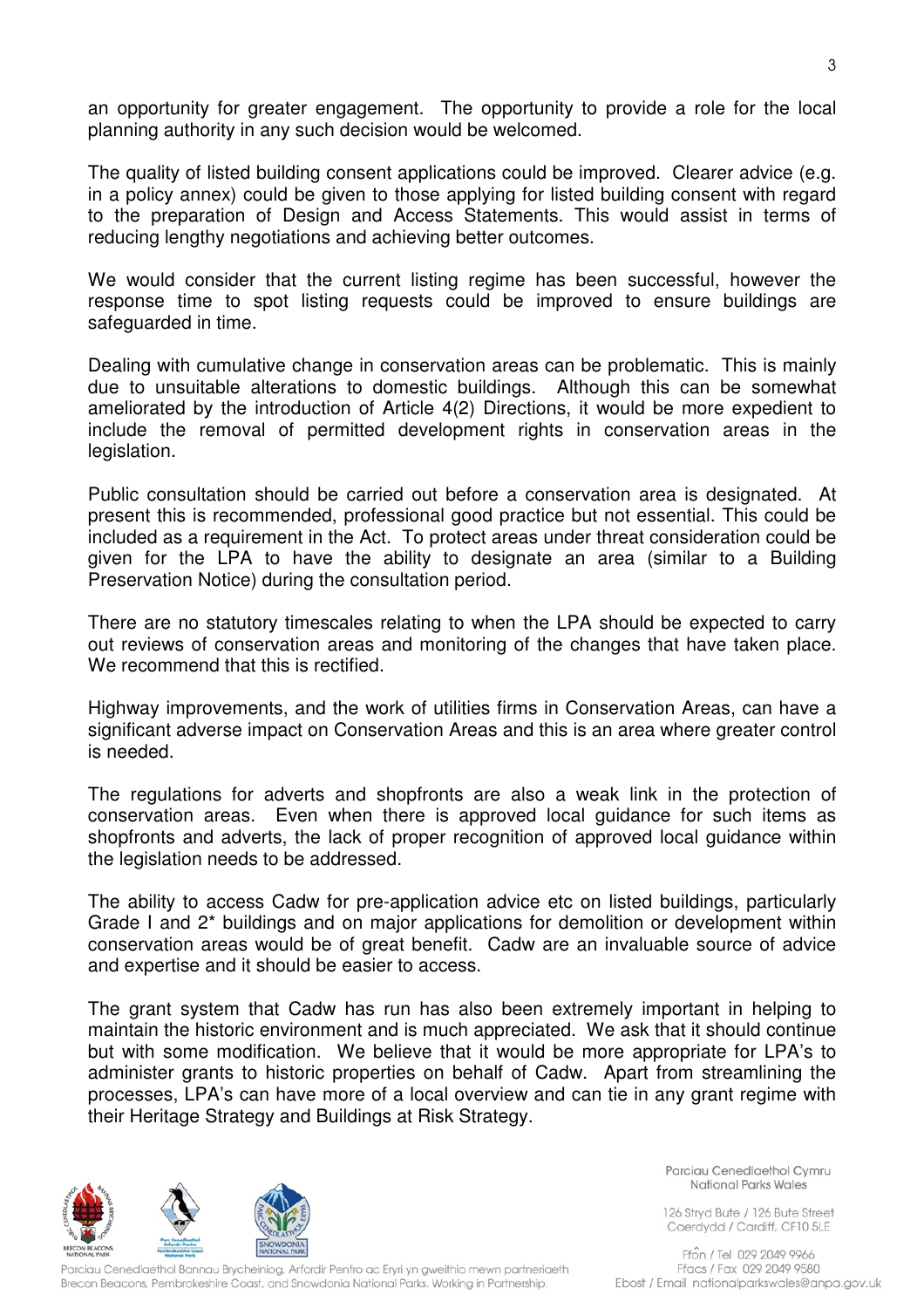Enforcement and listed buildings is area that could be clarified and strengthened. Related to this is the ability to encourage/force owners to repair and keep their buildings in a state of good repair. The system of enforcement could be truncated and the legislation clarified as to the responsibilities of owners and LPA's with regard to repair and maintenance. This is a significant issue for the historic environment throughout the UK. However, care is needed in terms of the approach taken as some owners do not have the funds to invest in improvements to the fabric of buildings.

# **Archaeology**

Current systems are unable to deal with heritage crime sufficiently. One example concerns quad biking on Dinas Mountain, in Pembrokeshire. The course used is damaging a scheduled bronze age ring cairn. The National Park Authority Ranger tried to reason with the quad-bike owners but was ignored. The Police were called but did nothing other than issue an incident form. Quad bikes continue to damage the monument. Similarly when Bedd Morris, also in Pembrokeshire, was toppled it was the National Park Authority who took action, not the Police.

Streamlining of Scheduled Ancient Monument (SAM) consent would be beneficial.

One significant issue in the scheduling system is that some Scheduled Ancient Monuments are listed as well as scheduled. This needs to be reviewed urgently as it is confusing and does not benefit the heritage asset.

Greater recognition of non-statutorily recognised heritage assets play in local communities would be helpful. There should be a system where such items, buildings, sites etc could be recognised and have due weight in management regimes.

We would welcome a clearer definition regarding the responsibilities of the Trusts and appropriate recognition of the role of National Parks. Archaeological Trusts have been used successfully for the management of the archaeological resource. However they are not statutory bodies and should not take that place or be used to bypass the LPA. National Parks have a statutory responsibility to conserve and enhance the cultural heritage of an area. Both these roles need to clarified. The Trusts role in undertaking private work while undertaking work for Cadw and Local Planning Authorities could also usefully be clarified.

Agricultural class consents, particularly for ploughing, also damage historic remains. The Ancient Monuments and Archaeological Areas Act (1979) should be strengthened to ensure this damage does not occur.

# **Question 2 - How well do the Welsh Government's policies promote the historic environment in Wales (for instance, in terms of interpretation, accessibility, attracting new audiences and tourism)?**

Cadw sites such as Tretower Court in the Brecon Beacons National Park are very well managed and the interpretation and events offered are excellent.



Parciau Cenedlaethol Bannau Brycheiniog, Arfordir Penfro ac Eryri yn gweithio mewn partneriaeth Brecon Beacons, Pembrokeshire Coast, and Snowdonia National Parks. Working in Partnership.

Parciau Cenedlaethol Cymru National Parks Wales

126 Stryd Bute / 126 Bute Street Caerdydd / Cardiff, CF10 5LE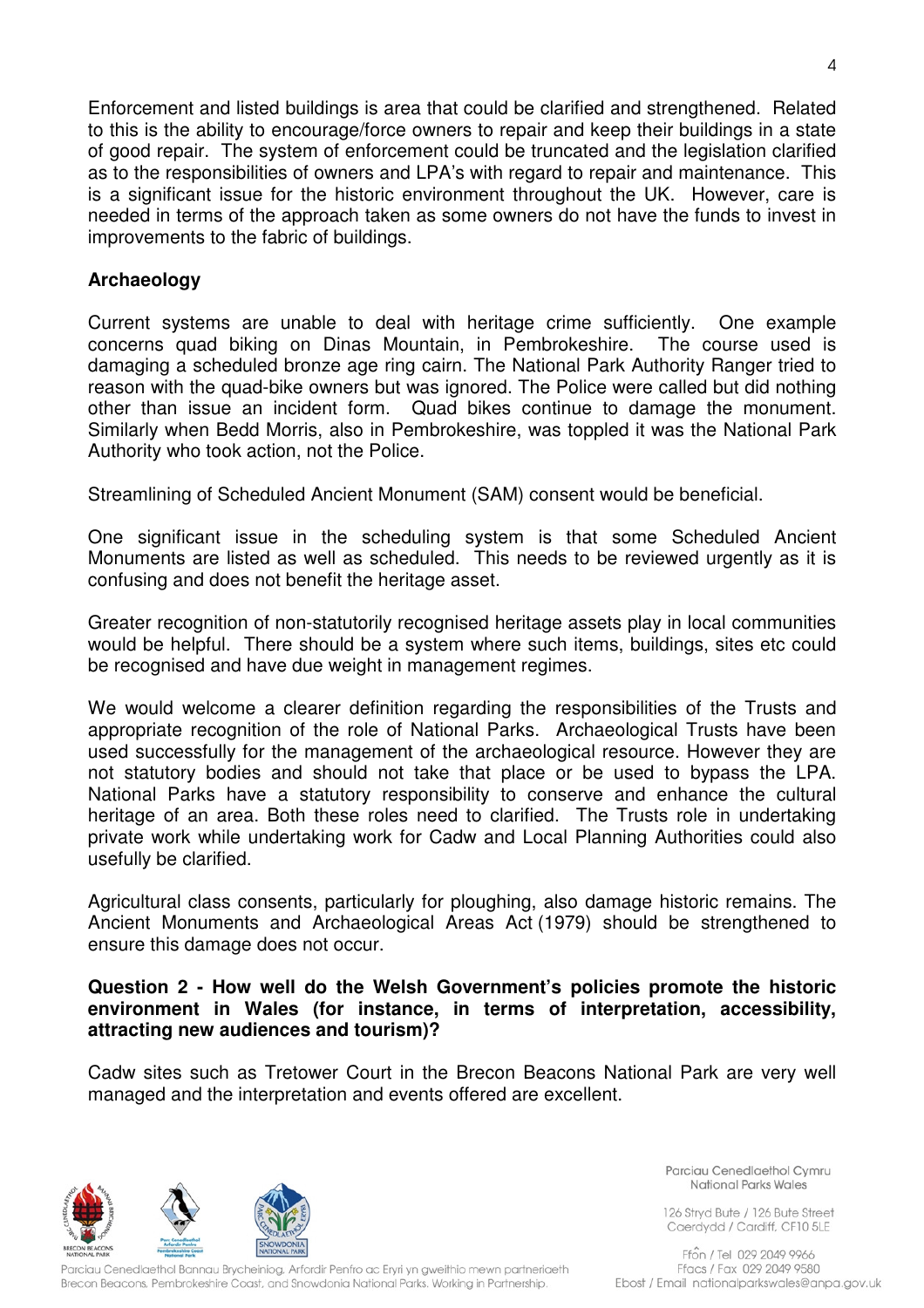However we believe that the importance of the historic environment could have greater recognition across Government in terms of its importance to Wales' identity and economy. Wales is extraordinarily rich in historic assets. The establishment of a pan-Wales interpretation plan followed by the Heritage Tourism Project has been positive and central policy should be aimed a targeting Wales and particularly National Parks, as a major tourist destination because of its historic environment. National Parks provide an excellent model for what can be achieved in terms of landscape and walking tourism. There is no reason that this could not be duplicated for the historic environment and succeed across Wales. Heritage regeneration should be a major policy objective for Wales, particularly in rural areas. Heritage is very often an afterthought or seen as a hindrance to traditional economic development models. We would welcome more recognition and support for heritage as a key regeneration tool.

To help with this the website for Cadw could be reviewed to help ensure it provides excellent examples of interpretation of their historic assets.

#### **Question 3 - How well do the policies for the historic environment tie in with wider Welsh Government policy objectives (such as the regeneration of communities)?**

We believe it is too early at present to provide an informed opinion on whether the current role of Heritage within the Housing, Regeneration and Heritage portfolio will be effective.

Greater recognition within central policies of the value of the historic environment to regeneration will help. Planning, building and economic policies should clearly stress the value of the historic environment as key to unlocking more sustainable communities and regeneration, as opposed to an encumbrance to development.

We believe that the Welsh Government needs to invest time and energy to ensure that the synergies between the Heritage Bill and other legislation such as the proposed Planning Bill and the Environment Bill are realised.

# **Question 4 - What would be the advantages and disadvantages of merging the functions of the Royal Commission on the Ancient and Historical Monuments of Wales with the functions of other organisations, including Cadw?**

Cadw and the Royal Commission play a different role in the protection and management of the historic environment.

Cadw is an arm of Government and carries out the function of providing guidance and policy advice relating to legislation. The Royal Commission provides the necessary research that allows Government to understand our heritage assets. The Royal Commission is therefore the scientific, analytical, recording and archive service that allows Cadw, the LPA's, amenity bodies, Universities, professionals and the Welsh public to discover our heritage.

We agree that there may be a need to look at each bodies area of work to make certain that there is no duplication but we believe that merging the two bodies will not assist in protecting or managing the historic environment. Rather it could well dilute our knowledge base and weaken our ability to conserve and manage the resource. There is a risk that



Parciau Cenedlaethol Bannau Brycheiniog, Arfordir Penfro ac Eryri yn gweithio mewn partneriaeth Brecon Beacons, Pembrokeshire Coast, and Snowdonia National Parks. Working in Partnership.

Parciau Cenedlaethol Cymru National Parks Wales

126 Stryd Bute / 126 Bute Street Caerdydd / Cardiff, CF10 5LE